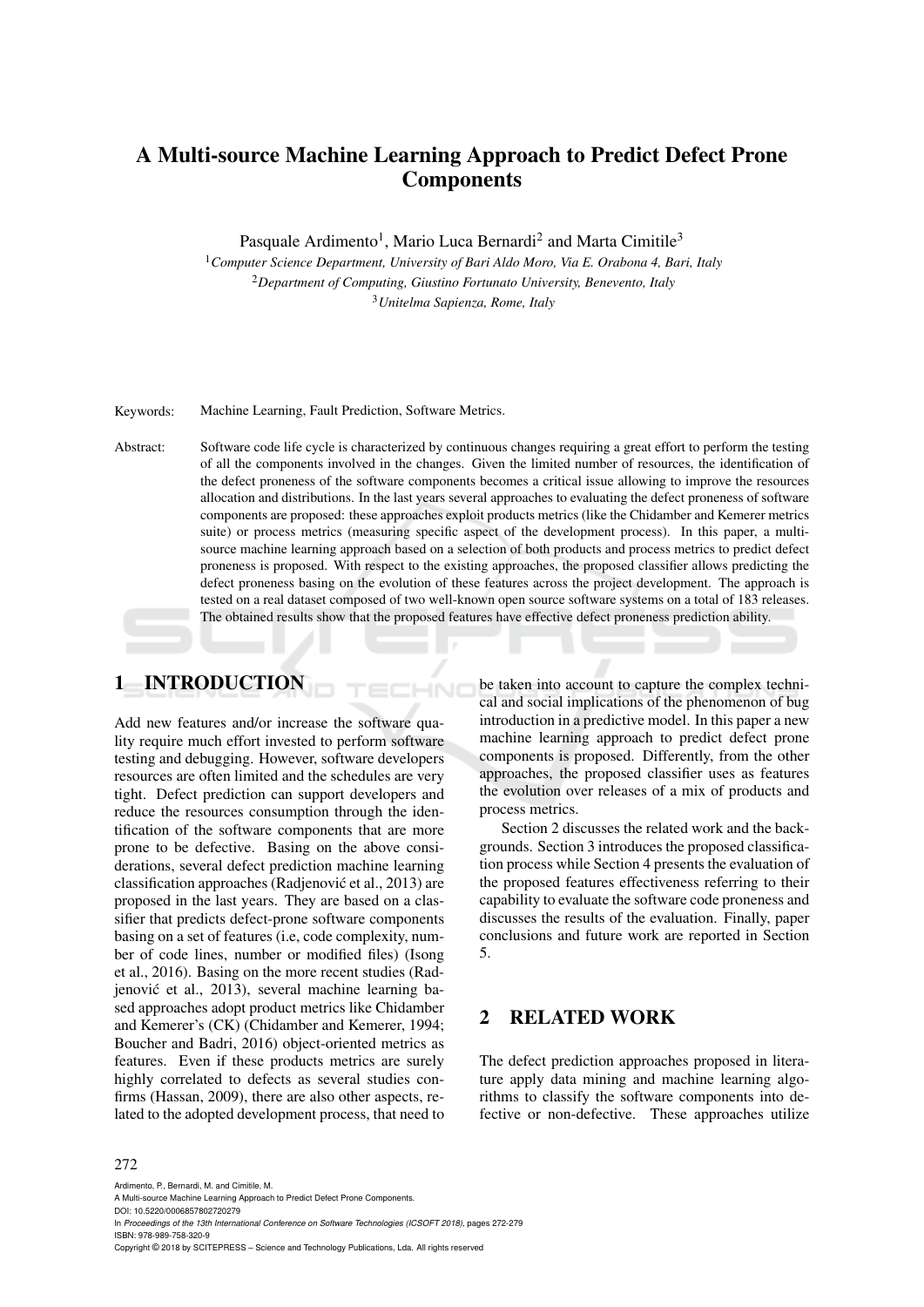a classification model obtained from the analysis of the earlier projects data considered as features (Lessmann et al., 2008). According to the literature (Boucher and Badri, 2016), several approaches are based on the adoption of CK metrics suite introduced in (Chidamber and Kemerer, 1994). Two experiments on the relation between object-oriented design metrics and software quality are proposed in (Basili et al., 1996; Briand et al., 2000). In (Kanmani et al., 2007), the effectiveness of the CK metrics for software fault prediction is evaluated by using two neural network based models. Similarly, multiple linear regression, multivariate logistic regression, decision trees and Bayesian belief network are used respectively in (Nagappan et al., 2005; Olague et al., 2007; Gyimothy et al., 2005; Kapila and Singh, 2013). In (Lessmann et al., 2008) a framework for comparative software prediction is proposed and tested on 22 classifiers and 10 NASA datasets. The obtained results show an encouraging predictive accuracy of the classifiers and no significant difference in the classifiers performances. Finally, in (Kaur and Kaur, 2018), the six better (basing on the previous studies) classification algorithms are used to compare models for fault prediction on open source software and compare the results of open software projects with an industrial dataset. The analysis of the literature shows that most studies on software defect prediction are focused on a comparative analysis of the available machine learning methods. In this paper, we propose a features model that takes into consideration the software component's history to consider the evolution of a mix of products and process metrics. The novelty resides in the application of an ensemble learning approach using the selected set of products and process metrics evaluated at different observation points in space (i.e. the project's classes) and time (i.e. at each release). This allows training a classifier that becomes more effective as the software project matures (i.e. more releases are generated) since more training data is available.

## 3 THE METHODOLOGY

The key aspects of our approach are the granularity of prediction (i.e. the code elements selected as the targets of the prediction), the metrics exploited as features, the adopted machine learning prediction techniques.

For that concerns the granularity, the proposed approach aims at identifying the defects at a class level. This means evaluating the defect proneness of a class across software project releases events. Most of

the existing defect proneness prediction approaches are able to predict the defects only at source file level (Hassan, 2009; Moser et al., 2008) or, even worse, at the component level (Nagappan et al., 2010). Coarsegrained predictions force developers to spend effort in locating the defects. Since finer granularity, instead, can mitigate such issue, the proposed model has been designed to predict the defects at class level thus effectively restricting the testing effort required.

For what concerns features selection, there are two classes of metrics that are widely used to predict bugs: product metrics, that characterize features of the source code elements; process metrics, that characterize the development history of the source code elements. To take into account all these aspects when predicting defects, the proposed approach exploits a mix of the first two classes of features.

The last key aspect is the prediction technique exploited in our approach. In literature, machine learning techniques have been successfully exploited for bug prediction. These approaches(Moser et al., 2008), mostly adopting supervised learning, seems to suggest that the impact of the adopted metrics on the classification performances is much higher than the specific machine learning algorithm chosen to perform the classification. To confirm this, in our study several classification techniques based on supervised learning are compared and results discussed.

The overall defect proneness classification process is summarised in Figure 1 and the remaining of the section delves into the details of each step.

#### 3.1 Data Collection

The process starts with the data collection step represented in Figure 1-(a) that extracts the information from the source code repository and the bug tracking system and integrates them into a single coherent dataset. The required information is spread between the issue tracker (BTS) and the source code repository (VCS). Such integration is centered on recovering the traceability links among the two systems to identify the commits making up each release and linking the issues reported in BTS to them.

To this regards a tool, written in Java, has been developed to execute the following tasks, for a given software project: downloads the VCS repository; evaluates the total number of releases, commits and the total number of commits for each release; calculates, for each release, all the revisions (commit IDs) that are related to it; collects information about commit date, commit author, commit URL, and other structural information. Then two scripts have been developed to automate the extraction process. The first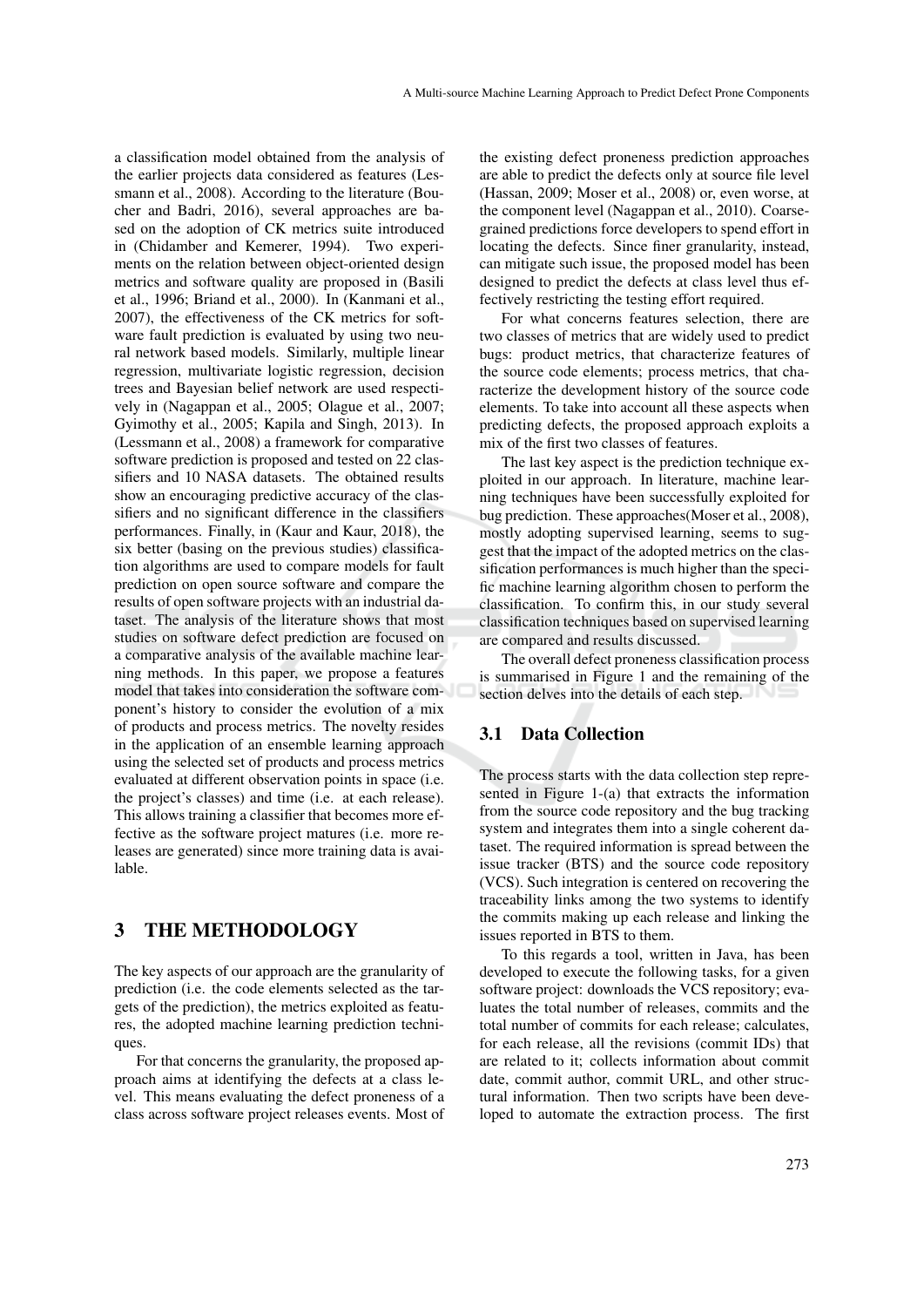

Figure 1: An overview of the defect prone components prediction process.



Figure 2: A small excerpt of a typical repository graphs, decorated with information on Issues, Bugs and Fixes.

script builds automatically all the release source codes, using Apache Ant or Apache Maven, while the second one evaluates the metrics of different classes and stores the results. A broad overview of the integration is depicted on Figure 2. A key problem in evaluating the metrics is to define the portion of the source code repository graph that is used for each release. Our approach, given the commit of a release (e.g. commit ID 8d1c in the figure), creates a set of commits that, for that release, is built by following back the parent/children relationship of the repository DAG until to the branch root (this set is highlighted in red in Figure 2). For each commit found on this path, information gathered from BTS are considered in order to evaluate required metrics. Specifically, as Figure 1 shows, from these integrated data sources, two classes of defect predictors (product and process metrics) are generated and are used, later in the process, as features for the subsequent learning step.

#### 3.1.1 Product Metrics

We selected a subset of the Chidamber-Kemerer (CK) ObjectOriented (OO) Metric Suite(Chidamber and Kemerer, 1994), reported in Table 1. To evaluate

these metrics, the CKJM tool developed by Spinellis(Spinellis, 2005) was integrated into our toolchain to perform the experimentation. This tool is able to calculate Chidamber and Kemerer object-oriented metrics for each class of the system, by processing the bytecodes of compiled Java files. This means that, for each release, a complete snapshot of the entire source code must be extracted and compiled to produce the bytecodes feeding the CKJM tool.

#### 3.1.2 Process Metrics

Since there are several factors, related to the development process with which the software project is developed, influencing the complex phenomenon of bug introduction. For this reason, process metrics are also taken into account looking at both the kind of changes that are performed and the properties of committers performing such changes. Table 2 reports the process metrics considered as features. To evaluate the number of commits, issues, and bugs for each class we build the log from the VCS repository and extract, for each commit, the files changed, the commit ID, the commit timestamp, the committer ID, and the commit note. With this information, we are also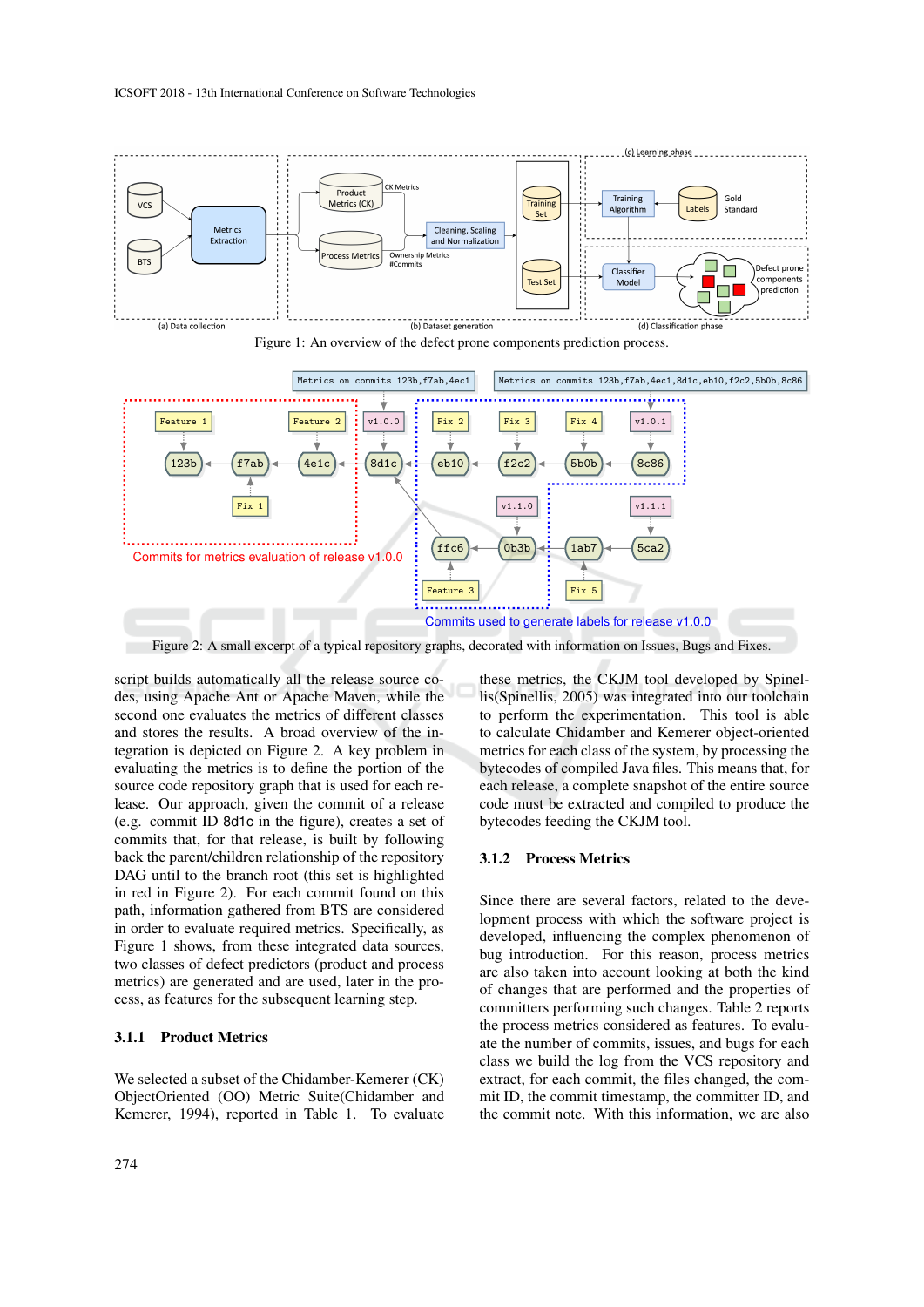| Metric      | Description                               |  |  |  |  |  |
|-------------|-------------------------------------------|--|--|--|--|--|
|             | Weighted Method per Class - It mea-       |  |  |  |  |  |
| <b>WMC</b>  | sures the complexity of a class calcu-    |  |  |  |  |  |
|             | lated by the cyclomatic complexities of   |  |  |  |  |  |
|             | its methods                               |  |  |  |  |  |
|             | Depth of Inheritance Tree - It calculates |  |  |  |  |  |
| DIT         | how far down a class is declared in the   |  |  |  |  |  |
|             | inheritance hierarchy.                    |  |  |  |  |  |
|             | Number of Children - It calculates how    |  |  |  |  |  |
| <b>NOC</b>  | many sub-classes are going to inherit     |  |  |  |  |  |
|             | the methods of the parent class.          |  |  |  |  |  |
| <b>CBO</b>  | Coupling Between Objects - It evalua-     |  |  |  |  |  |
|             | tes the coupling between objects.         |  |  |  |  |  |
|             | Response for a Class - The number of      |  |  |  |  |  |
| <b>RFC</b>  | methods that can be invoked in response   |  |  |  |  |  |
|             | to a message in a class.                  |  |  |  |  |  |
|             | Lack of Cohesion in Methods - It me-      |  |  |  |  |  |
| <b>LCOM</b> | asures the amount of cohesiveness pre-    |  |  |  |  |  |
|             | sent.                                     |  |  |  |  |  |
|             | Afferent Couplings - It evaluates the     |  |  |  |  |  |
| CA          | number of classes that depend upon the    |  |  |  |  |  |
|             | measured class                            |  |  |  |  |  |
|             | Number of Public Methods - It evalu-      |  |  |  |  |  |
| <b>NPM</b>  | ates all the methods in a class that are  |  |  |  |  |  |
|             | declared as public                        |  |  |  |  |  |

Table 1: Product Metrics adopted as features to train the classifier.

Table 2: Process Metrics adopted as features to train the classifier. ENCE AND

| Metric    | Description                                  |  |  |  |  |
|-----------|----------------------------------------------|--|--|--|--|
| #Commits  | The number of total commits on the           |  |  |  |  |
|           | class.                                       |  |  |  |  |
|           | The number of total issues (Impro-           |  |  |  |  |
| #Issues   | vements, Refactoring, and Tasks) in-         |  |  |  |  |
|           | volving the class.                           |  |  |  |  |
| #Bugs     | The number of total bugs involving           |  |  |  |  |
|           | the class.                                   |  |  |  |  |
| #Owner    | The number of owners that have               |  |  |  |  |
| Commit-   | worked on the class.                         |  |  |  |  |
| ters      |                                              |  |  |  |  |
| #Other    | The number of other committers ( <i>i.e.</i> |  |  |  |  |
| Commit-   | committers not owning the class)             |  |  |  |  |
| ters      | that have worked on the class.               |  |  |  |  |
| #Commits  | The number of total commits on the           |  |  |  |  |
|           | class performed by committers not            |  |  |  |  |
| by Others | owning the class.                            |  |  |  |  |

able to identify fix-inducing changes using an approach inspired by the work of Fischer (Fischer et al., 2003), i.e., we select changes with the commit note matching a pattern such as *bug ID*, *issue ID*, or similar, where *ID* is a registered issue in the BTS of the project. Hence the issue ID acts as traceability

link between VCS and BTS systems. We then use the issue type/severity field to classify the issue and distinguish bug fixing changes from different kind of issues (e.g., improvement, enhancements, feature additions, and refactoring tasks). This is needed to compute, for each class, the process metrics (the number of improvement/refactoring issues and the number of fixes). Finally, we only consider issues having the status *CLOSED* and the resolution *FIXED* since their changes must be committed in the repository and applied to the components in the context of a release. Basically, we distinguish among: (*i*) issues that were related to bugs, since we use them as a measure of fault-proneness, and (*ii*) issues that are related to improvement and changes.

To identify fix-inducing changes, we use a modified version of SZZ algorithm presented in (Kim et al., 2008). It is based on the git *blame* feature which, for a file revision, provides for each line the revision of the last change occurred in time. More precisely, given the fix for the bug identified by *k*, the approach proceeds as follows:

- 1. let  $p(c)$  be the parent of the commit *c*; for each file  $f_i$ ,  $i = 1...m_k$  involved in the bug fix  $k$  ( $m_k$  is the number of files changed in the bug fix *k*) and fixed in a commit with ID  $R_{fix_{i,k}}$ , we get the same file in its parent commit with ID  $p(R_{fix_{i,k}})$ , since it is the most recent revision that still contains the bug *k*.
- **2.** starting from the revision with commit ID  $p(R_{fix_{i,k}})$ , the *blame* command of git is used to detect, for each line in *f<sup>i</sup>* changed in the fix of the bug  $k$ , the commit, in the past, where the last change to that line occurred. Hence for each file  $f_i$ , we obtain a set of  $n_{i,k}$  fix-inducing commit IDs  $R_{b_{\bar{i},j,k}},\ j=1\ldots n_{i,k}.$

The revisions  $R_{b_{i,j,k}}$ ,  $j = 1...n_{i,k}$  are finally used to perform bugs and issues counting aggregating by file and by release in order to evaluate the a subset of process metrics (i.e. the number of commits, fixes and bugs for each class in each release).

However further information is required to evaluate metrics related to ownership (i.e. the number of owners committers, the number of other committers and the number of commits on each class performed by the other committers).

In (Bird et al., 2011) authors defined a *file owner* as a committer that performed, on a file, a given percentage of the total number of commits occurred on that file. Hence we tag as owners the set of the committers of a file that collectively performed at least half of the total commits on that file.

More formally, we identify as the set of file ow-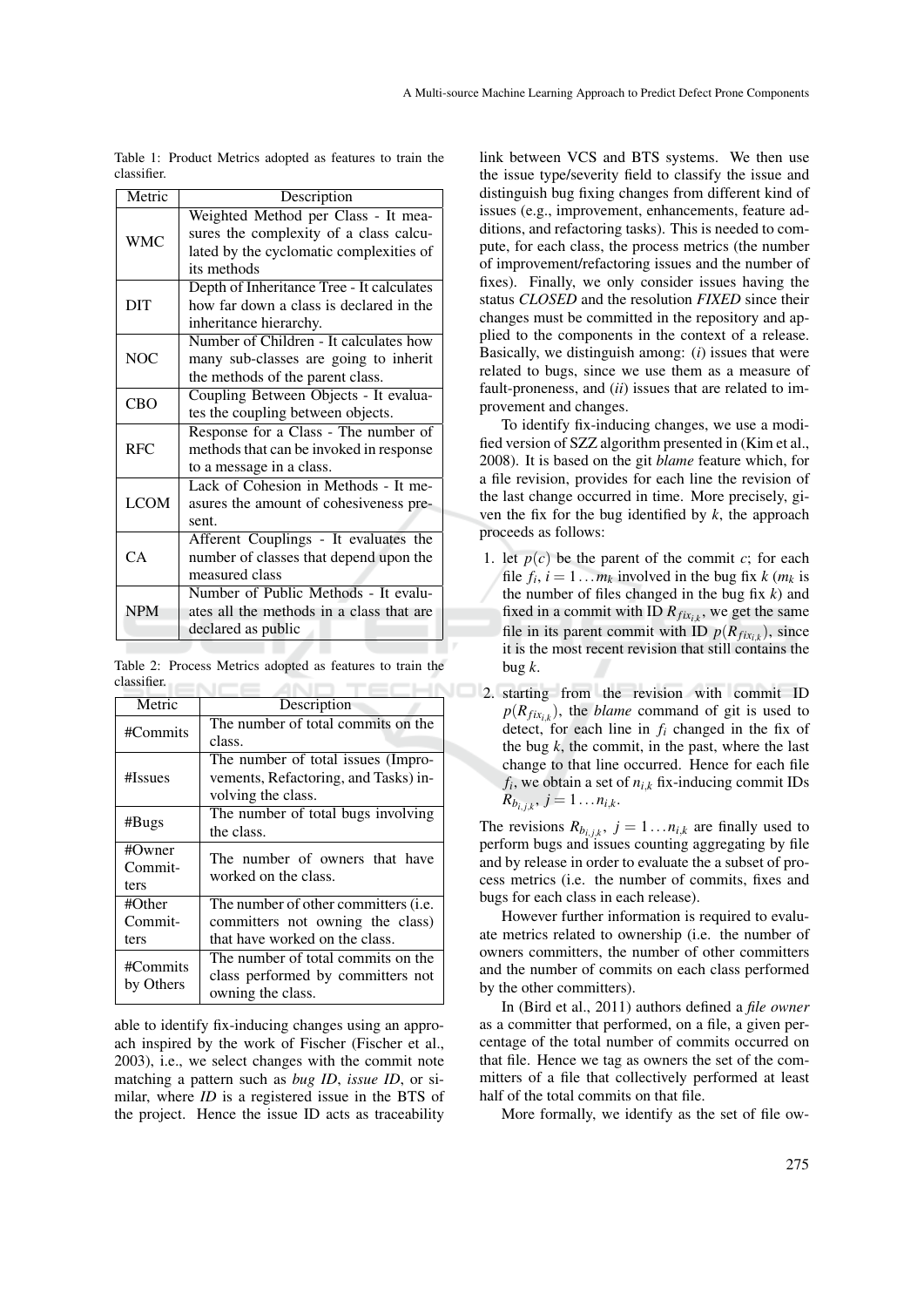ners for file  $f_i$  at time  $t$  the set:

$$
O(f_i, t) \equiv \{o_1, \dots, o_i\} \tag{1}
$$

of committers that, overall, performed the 50% of commits on  $f_i$  in the time interval  $[0,t]$  (where 0 is the starting point of our period of observation), i.e.,

$$
\sum_{j=1}^{|O(f_i,t)|} C(o_j) \ge 0.5 \cdot T_c(f_i, t)
$$
 (2)

where  $C(o_j)$  is the number of commits performed by  $o_i$  on file  $f_i$  in the time interval [0,*t*], and  $T_c(f_i, t)$  is the total number of commits performed on  $f_i$  in the time interval  $[0,t]$ . To calculate the set  $O(f_i,t)$ , we build an ascending sorted list of committers based on the number of commits they performed on  $f_i$  in the time interval  $[0,t]$ , and selected the minimum set of topmost committers in the ranked list that satisfies the above constraint.

By collecting all these metrics for each class of the system, at a given release, the feature vector reported in Figure 3 is constructed and used for training.

#### 3.2 Dataset Generation Steps

The goal of this step, reported in Figure 1-(b), is to produce a dataset from the metrics evaluated from data sources that are suitable to be used to train a classifier adopting a supervised machine learning approach. The labeled match data consists of all the commits performed on the fixed file and the corresponding values of the metrics. The labeled match data is firstly cleaned (by removing the incomplete and wrong data) and normalized.

The cleaning consists of polish data produced during the pre-processing step in order to: i) fix missing values; ii) remove noise; iii) remove special character or values; iv) verify semantic consistency.

After the cleaning, the normalization is performed by using a Min-max scaling approach realizing a linear transformation of the original data. More precisely, if  $min_X$  is the minimum value for the attribute X and  $max<sub>X</sub>$  is the maximum for X, the min-max normalization approach relates a value  $v_i$  of X to a  $v'_i$  in the range  $\{newMin_X, newMax_X\}$  by computing:

$$
v_i' = \frac{v_i - \min_X}{\max_X - \min_X} (\text{newMax}_X - \text{newMin}_X) + \text{newMin}_X
$$

From the normalized data, a dataset is derived. It contains the training set used to train the classifier and the test set used to make the performance assessment of the classifier.

#### 3.3 Learning Phase

To perform the learning phase is necessary to calculate the labels (i.e. the defective components of releases used for training the classifier). Given a release X, we construct such labels by looking at the future commits until we reach on each subsequent branch the next releases. This allows considering fixes that apply to release X and from them recover, as already discussed, the fix-inducing changes. Files affected by fixinducing changes are finally labeled as *DEFECTIVE* or *NOT-DEFECTIVE*.

The training is performed using a stratified K-fold cross-validation (Rodriguez et al., 2010) approach. It consists to split the data into k folds of the same size in which the folds are selected so that each fold contains roughly the same proportions of class labels. Subsequently, k iterations of training and validation are performed and, for each iteration, a different fold of the data is used for validation while the remaining folds are used for training. As pointed out, to ensure that each fold is representative, the data are stratified prior to being split into folds. This model selection method provides a less biased estimation of the accuracy.

### 3.4 Classification Phase

In this step, the trained classifier is ready to be used to perform prediction on new data extracted from the project. It could be applied to the live software project data and can be used to predict, at the current release, what are the classes that are the most likely to produce bugs until the next release cycle. Since the approach works on metrics that can be automatically extracted, it is suitable to be integrated into existing BTS or continuous integration (CI) platforms.

#### 4 EVALUATION

#### 4.1 Experiments Description

To validate the approach, an experiment was performed involving the following two projects, both written in Java Language: Apache CXF, a well known open source services framework, and Apache Commons IO, a widespread library that contains several facilities for text and binary data management. The dataset for Apache CXF contains 134 releases (from release 2.1 up to release 3.2.0), while the dataset for Apache Commons IO contains 49 releases (from release 1.0.0 up to release 2.5.0).

The experimentation was performed by using the classifiers, reported in Table 3, based on traditional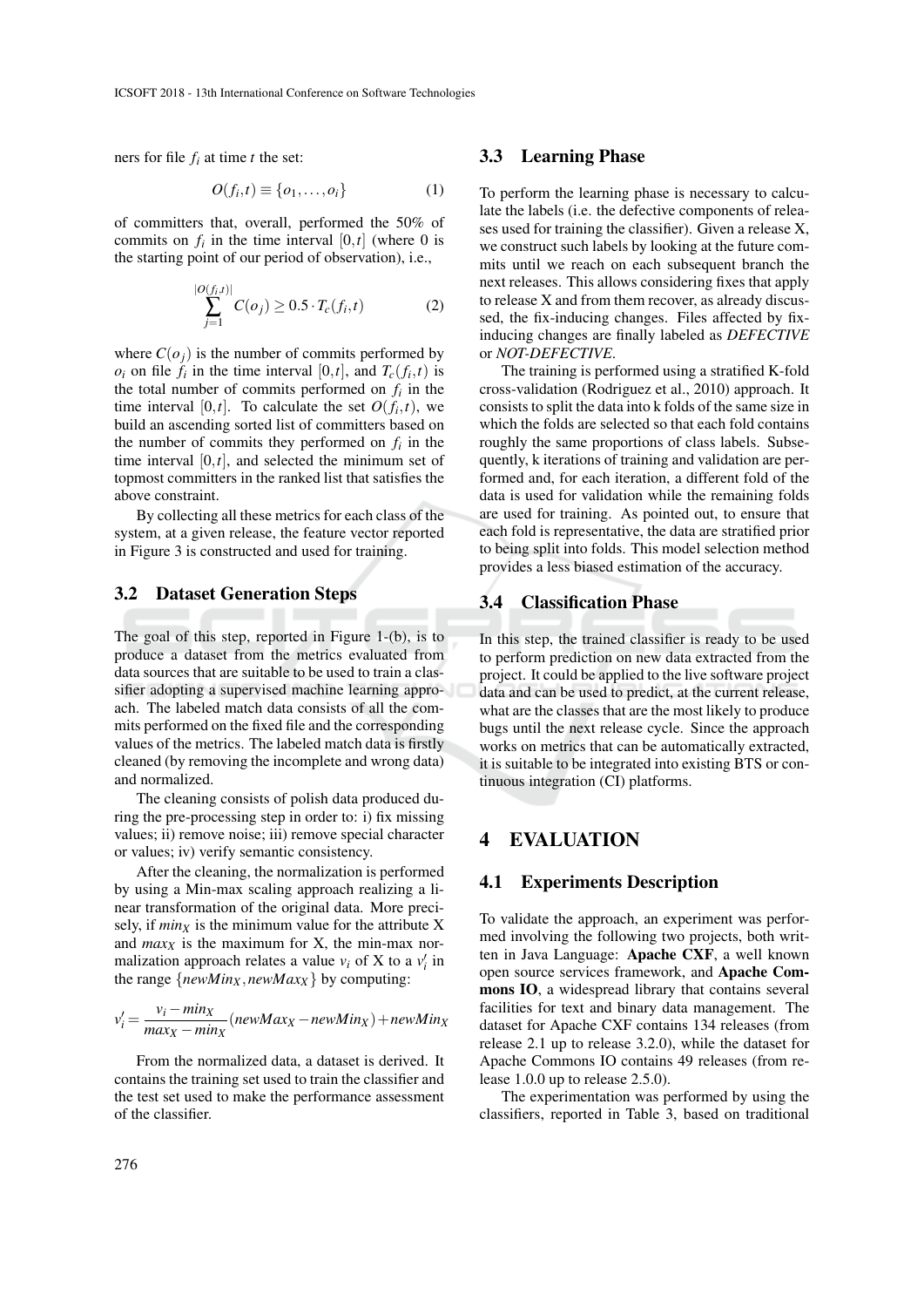PROCESS METRICS

LABEL

| CLASS<br>U | 10<br><b>WMC</b> | $\mathbb I$<br>DIT | I<br><b>NOC</b> | CBO | $\prod$<br><b>RFC</b> | <b>LCOM</b> | Ш<br>CA | Ш<br><b>NPM</b> | #ISSUES<br>$\left \left \right \right $ #COMMITS $\left \left \right \right $ | #BUGS | #OWNERS | #OTHERS | #OTHERS<br><b>COMMITS</b> | LABEL<br>"DEFECTIVE"<br>YES/NO |
|------------|------------------|--------------------|-----------------|-----|-----------------------|-------------|---------|-----------------|-------------------------------------------------------------------------------|-------|---------|---------|---------------------------|--------------------------------|
|            |                  |                    |                 |     |                       |             |         |                 |                                                                               |       |         |         |                           |                                |

Figure 3: The features vector used to train the classifier.

Table 3: Machine-learning classification algorithms.

| Classification  | Description                                                                                  |  |  |  |  |  |
|-----------------|----------------------------------------------------------------------------------------------|--|--|--|--|--|
| Alghoritm       |                                                                                              |  |  |  |  |  |
|                 | A decision tree is created based on the attribute values of the training dataset in order to |  |  |  |  |  |
| J48             | classify a new item. The set of items discriminating the various instances is extracted so   |  |  |  |  |  |
|                 | when a new item is encountered it can be classified.                                         |  |  |  |  |  |
| Decision        | It consists to create a decision tree model with one internal root node immediately con-     |  |  |  |  |  |
| Stump           | nected to the terminal nodes. The prediction is allowed by a decision stump basing on the    |  |  |  |  |  |
|                 | value of just one input feature.                                                             |  |  |  |  |  |
| Hoeffding       | An incremental, anytime DT induction algorithm learning from massive data streams.           |  |  |  |  |  |
| Tree            | Basing on the assumption that the distribution generating examples does not change over      |  |  |  |  |  |
|                 | time, it often uses a small sample to choose an optimal splitting attribute.                 |  |  |  |  |  |
| Random          | It operates by constructing, at training time, a multitude of DTs and outputting the class   |  |  |  |  |  |
| Forest          | that is the mode (the most frequent value appearing in a set of data) of the classes of the  |  |  |  |  |  |
|                 | individual trees.                                                                            |  |  |  |  |  |
| Random Tree     | It constructs a tree containing some randomly chosen attributes at each node. No pruning     |  |  |  |  |  |
|                 | is performed.                                                                                |  |  |  |  |  |
|                 | It builds a DT using information gain/variance and reduces errors using reduced-error pru-   |  |  |  |  |  |
| <b>REP</b> Tree | ning. The values are ordered for numeric attributes once and missing values are recovered    |  |  |  |  |  |
|                 | with by splitting the corresponding instances into pieces.                                   |  |  |  |  |  |

JC

Table 4: Best Precision, Recall and F-Measure for Apache CXF for the adopted learning algorithms.

PRODUCT METRICS

| Table 5: Best Precision, Recall and F-Measure for Apache |  |  |
|----------------------------------------------------------|--|--|
| Commons-IO for the adopted learning algorithms.          |  |  |

| Algorithm         | P    | R    | F    | Class         |
|-------------------|------|------|------|---------------|
|                   | 0.82 | 0.88 |      | Defective     |
| J48               | 0.83 | 0.89 | 0.85 | Not defective |
|                   | 0.79 | 0.78 |      | Defective     |
| Decision<br>Stump | 0.81 | 0.71 | 0.78 | Not defective |
|                   | 0.86 | 0.89 |      | Defective     |
| Hoeffding<br>Tree | 0.88 | 0.91 | 0.89 | Not defective |
|                   | 0.87 | 0.88 |      | Defective     |
| Random<br>Forest  | 0.87 | 0.90 | 0.87 | Not defective |
|                   | 0.85 | 0.81 |      | Defective     |
| Random<br>Tree    | 0.83 | 0.86 | 0.83 | Not defective |
|                   | 0.80 | 0.81 |      | Defective     |
| REPTree           | 0.77 | 0.72 | 0.80 | Not defective |

Machine Learning (ML) algorithms: J48, Decision-Stump, HoeffdingTree, RandomForest, RandomTree and REPTree. A description of these algorithms is also reported in the same table. They all use a decision tree as a predictive model. The observations about an item are represented as the branches of the tree and they are used to obtain conclusions about its class (the leaves of the tree).

| Algorithm         | P    | R    | F    | Class         |
|-------------------|------|------|------|---------------|
|                   | 0.71 | 0.77 |      | Defective     |
| J48               | 0.74 | 0.80 | 0.70 | Not defective |
|                   | 0.68 | 0.69 |      | Defective     |
| Decision<br>Stump | 0.70 | 0.60 | 0.66 | Not defective |
|                   | 0.78 | 0.81 |      | Defective     |
| Hoeffding<br>Tree | 0.80 | 0.83 | 0.82 | Not defective |
|                   | 0.76 | 0.77 |      | Defective     |
| Random<br>Forest  | 0.75 | 0.81 | 0.78 | Not defective |
|                   | 0.74 | 0.72 |      | Defective     |
| Random<br>Tree    | 0.76 | 0.75 | 0.74 | Not defective |
|                   | 0.71 | 0.72 |      | Defective     |
| REPTree           | 0.66 | 0.64 | 0.68 | Not defective |

### 4.2 Evaluation Strategy

To validate the classifier we used the following classification quality metrics: Precision, Recall, F-Measure and ROC Area.

Precision has been computed as the proportion of the observations that truly belong to investigated class (i.e., defect proneness components) among all those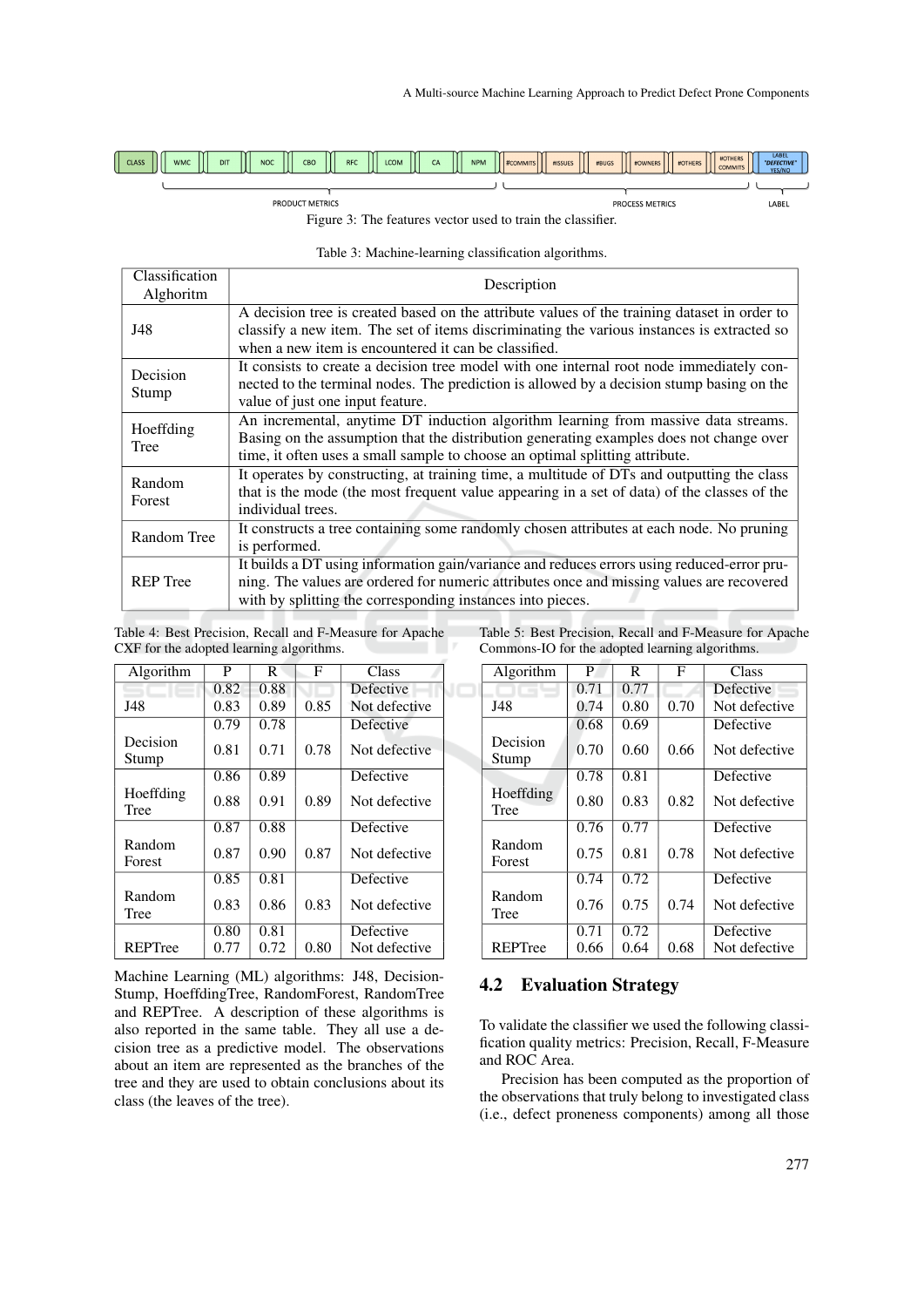which were assigned to the class (analyzed components). It is the ratio of the number of records correctly assigned to a specific class to the total number of records assigned to that class (correct and incorrect ones):

$$
Precision = \frac{tp}{tp + fp} \tag{3}
$$

where *tp* indicates the number of true positives and *fp* indicates the number of false positives.

The recall has been computed as the proportion of observations that were assigned to a given class, among all the observations that truly belong to the class. It is the ratio of the number of relevant records retrieved to the total number of relevant records:

$$
Recall = \frac{tp}{tp + fn} \tag{4}
$$

where *tp* indicates the number of true positives and *fn* indicates the number of false negatives.

The ROC Area is defined as the probability that a positive instance randomly chosen is classified above a negative randomly chosen. In the evaluation, a ROC curve for each release of a given system is estimated to study the performance of the classifiers as the version number increases (e.g. as the software project becomes more mature and more training data is available). Specifically, we expect that as history data size increases, the performance of the trained classifier consequently improves. Even if this is not always consistent across all the minor versions, this trend, as reported in the evaluation, is confirmed by the results of our study.

#### 4.3 Discussion of Results

Tables 4 and 5 contain the results of classification process performed with the six algorithms of Table 3 for the two systems. The best performing algorithm in our experimentation resulted to be Hoeffding Tree on CXF scoring the best precision of 0.86/0.88 with a recall of 0.89/0.91 on the two classes and a ROC area of 0.89. Random Forest was on both system the second best algorithm experimented but, with respect to Hoeffding Tree, was much slower during training.

To study classification performances with respect to project age in terms of releases, the set of ROC curves were evaluated by release. Figure 4 shows an excerpt of the 134 ROC curves for Apache CXF that highlight what we expected: as history becomes larger the AUC of the classifier improves and the classification becomes more reliable (in our experimentation the peak in the accuracy is obtained at 0.89 for release 3.1.6).



Figure 4: The plots of estimated ROCs for 16 versions of Apache CXF from 2.0 to 3.1 with HoeffdingTree: AUC improves as history data volume increases.

# 5 CONCLUSION

The paper proposes a multi-sourced approach to the defect proneness prediction. The approach performs a classification process based on the adoption of a machine learning classifier (different ML algorithms are tested) and a proposed features model (using a mixed set of product and process metrics as features). The approach is tested on a real data set composed of two software systems of totally 183 releases. The obtained results show that the proposed features have an